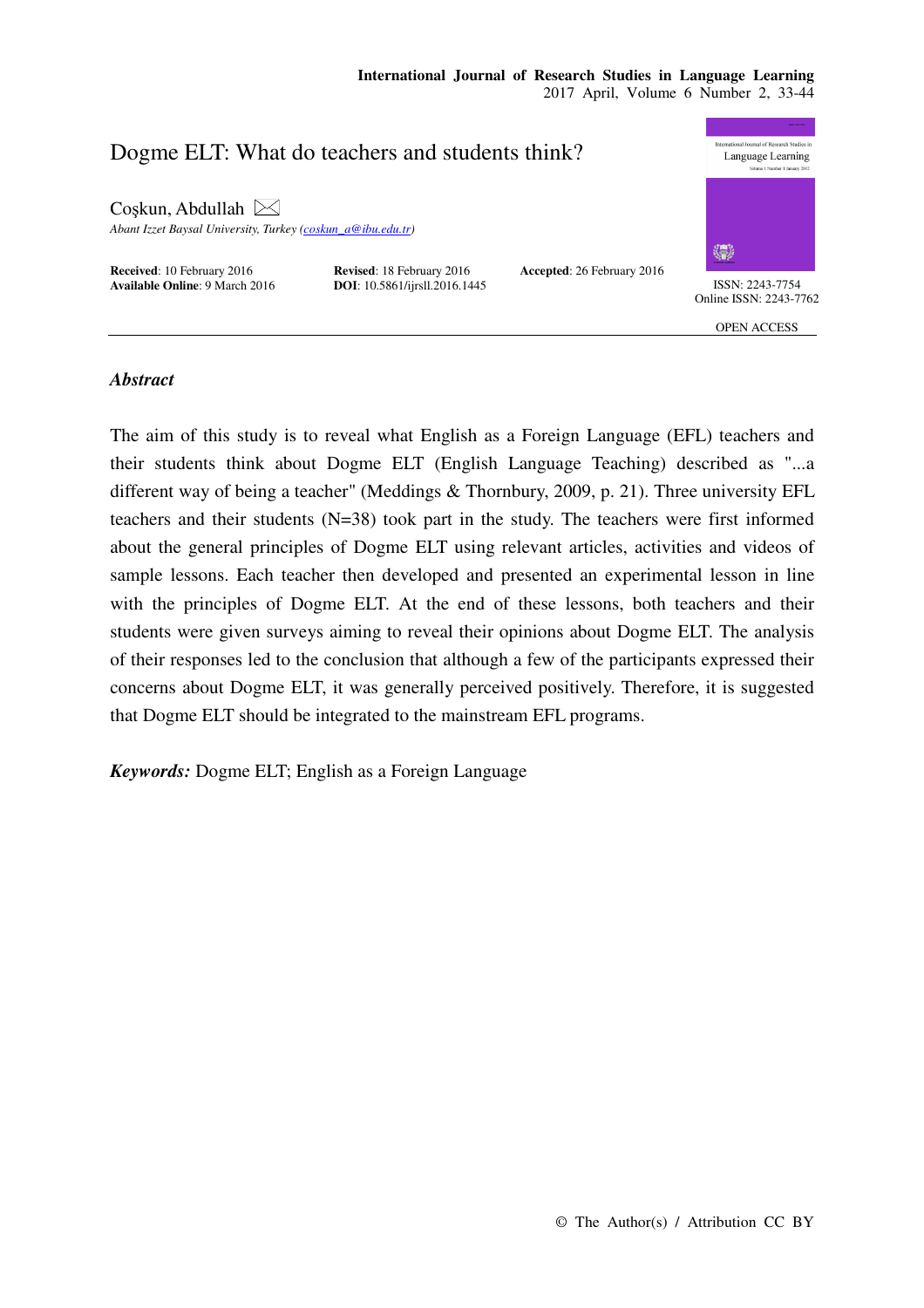# **Dogme ELT: What do teachers and students think?**

# **1. Introduction**

Since the 18th century, ELT professionals have been searching for ways to teach EFL, and many teaching methods focusing on various aspects of language learning (e.g., The Direct Method, Desuggestopedia, Total Physical Response, Communicative Language Teaching) have emerged so far (Larsen-Freeman, 2000). Traditionally, effective English teaching was considered to be the outcome of the application of a single method by applying all its prescribed techniques in the classroom where learners were regarded only as passive recipients of the method (Richards & Rodgers, 2001). However, in the early 1990s, some researchers, such as Prabhu (1990) and Pennycook (1989) asserted that no single method can be considered the ideal method to teach English. Furthermore, Kumaravadivelu (1994, p. 29) brought up the term "post-method pedagogy" as an alternative to the concept of method and defined this term "as the construction of classroom procedures and principles by the teacher himself/herself based on his/her prior and experiential knowledge and/or certain strategies."

Following many arguments in favor of the post-method pedagogy (Kumaravadivelu, 1994, 2003, 2006), some recent movements have appeared in the field of ELT methodology. One of them is known to be Dogme ELT. Inspired from the belief that traditional ELT methods view students as passive consumers of *grammar McNuggets* (Thornbury, 2010), Dogme ELT has its name from Dogme 95, a Danish film movement aiming to rescue cinema from an obsession with technique and an overdependence on technology (Meddings & Thornbury, 2003a). In the same vein, Thornbury (2000, p. 2) underlines that Dogme ELT was developed to draw attention to the overdependence on resources in the ELT classroom where the actual communication is "…buried under an avalanche of photocopies."

Meddings and Thornbury (2009, p. 21), the originators of the Dogme ELT movement, point out that Dogme ELT is "...a different way of being a teacher." They also claim that it is a learner-centered way of teaching enabling conversational communication between learners and the teacher without resorting to published materials and a pre-planned lesson. They argue that English teachers should use only the resources that are brought to the classroom by students. From their perspective, Dogme ELT is a critical pedagogy as it paves the way for teachers to be skeptical about materials, including course books. As for listening materials, for example, Thornbury (2002) suggests that there should not be any recorded listening materials; instead, the teacher and students themselves should be the source of listening activities. On the other hand, in terms of the assessment of students' progress, he believes that the criteria of any assessment procedures must be determined with the students. From his point of view, teachers should also be evaluated in the Dogme ELT classroom, and the evaluation should only be based on whether their students are bored or not.

Furthermore, Meddings and Thornbury (2003b) describe the roles of a Dogme ELT teacher by stating that he/she should be a skilled linguist who knows how to use the emerging language for teaching purposes and a caring observer who is interested in the learners. According to Thornbury (2013), the goal of Dogme ELT is to enable students to become self-directed learners by creating for them the optimal conditions for discourse creation and by using the mental sources students bring with them to the class.

# *1.1 Principles of Dogme ELT*

Thornbury (2005) mentions ten important principles characterizing Dogme ELT. These principles can be summarized as follows: Principle 1. Interactivity between students and teachers and among the students themselves leads to effective language learning. Principle 2. Students are involved in the content they create themselves. Principle 3. Learning is dialogic and social, and thus knowledge is co-constructed. Principle 4.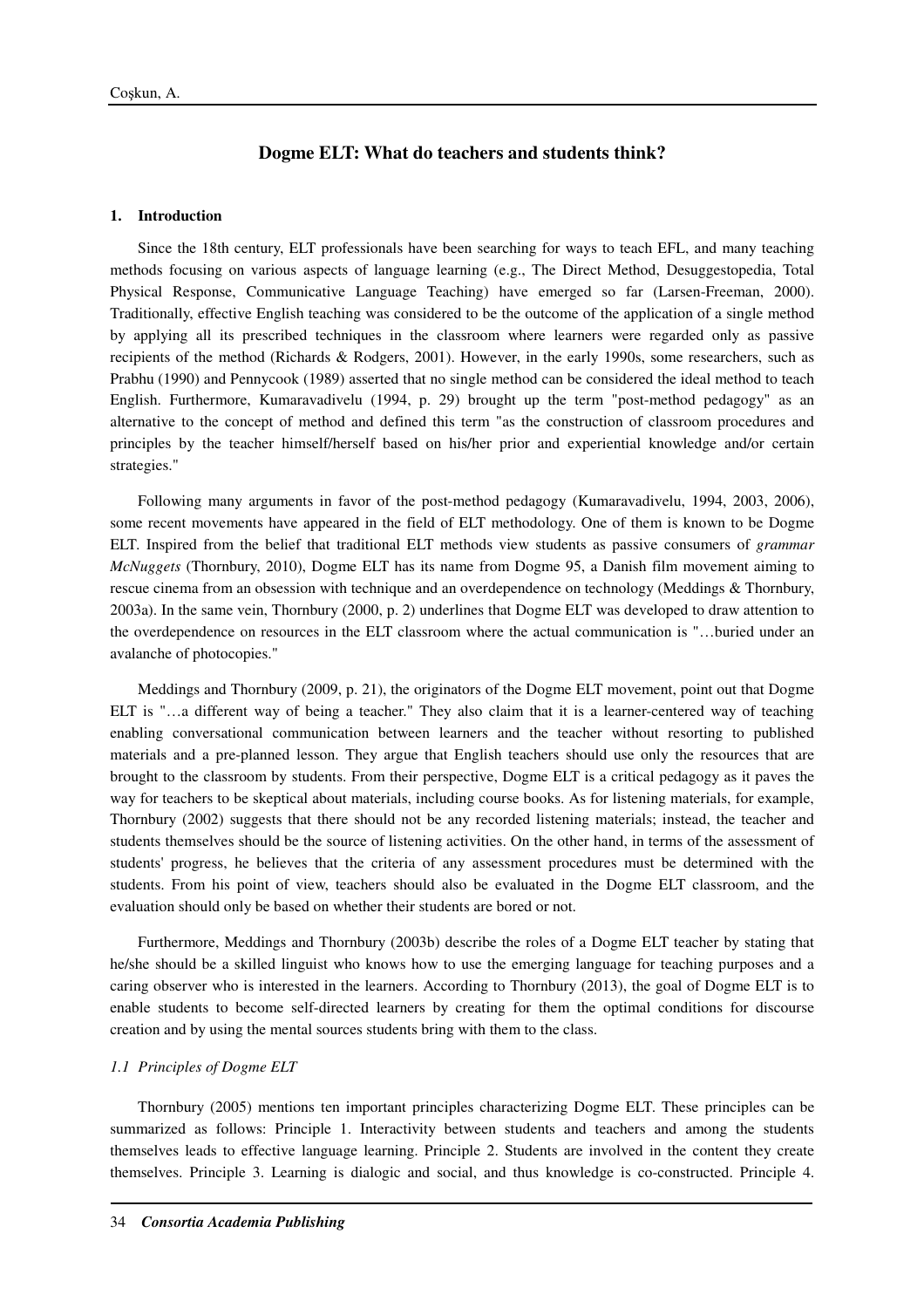Learning occurs through conversations in which learners and the teacher co-construct the skills, and the teacher scaffolds interactions among learners by providing help when needed. Principle 5. Language and grammar emerge in the classroom. Principle 6. The teacher is the person who is in charge of attracting students' attention to the language emerging in the classroom. Principle 7. Learners' needs should be given utmost attention. Principle 8. Teachers and students are empowered by taking published materials out of the classroom and replacing them with what students bring to the classroom. Principle 9. Materials are relevant to the learners' daily lives. Principle 10. Teachers are encouraged to use materials critically to recognize students' ideological and cultural biases.

Based on these ten principles, Dogme ELT has three fundamental tenets: It is conversation-driven, materials-light and focuses on emergent language (Meddings & Thornbury, 2009).

*1. Conversation-driven:* Conversation is defined as "the kind of speech that happens informally, symmetrically and for the purposes of establishing and maintaining social ties." (Thornbury & Slade, 2006, p. 25). Therefore, it is believed that the current EFL course books have a certain "degree of artifice" that destroys the spontaneous nature of real-life conversation (Meddings & Thornbury, 2009, p. 10). In the Dogme ELT classroom, the teacher takes advantage of conversation as it occurs incidentally and scaffolds information for the learners in the process of reformulation, repair or refinement of the emerging language (Akça, 2012). Tudor (2001, p. 115) also states that the classroom should a representation of the outside world and describes communication as "…not just something which happens 'out there', but also a process which occurs within the social environment which we call the classroom."

*2. Materials-Light:* Arguing that meaningful communication is overshadowed by materials, Bell and Gower (1998) indicate that materials destroy the creativity of the teacher and the learner. Also, according to second language acquisition (SLA) research, language is not learned "...in an additive, linear fashion" (Van den Branden, 2006, p. 5) as presented in traditional ELT materials. Therefore, Meddings and Thornbury (2003a) claim that the learning process is impeded by mass-produced materials which are not necessarily related to learners' needs and lives. However, instead of materials-free teaching, the term materials-light is used by the originators of Dogme ELT as they believe that Dogme-friendly materials, such as photos, original texts recorded or written by the students, and music stored on their mobile phones can be used in the classroom (Akça, 2012).

*3. Focus on Emergent language:* The Dogme ELT movement is also based on the idea that grammar and vocabulary items should emerge from the communicative needs of the students in the classroom (Thornbury, 2005). Thornbury (2002) also suggests that teachers should only resort to whatever happens in the classroom; consequently, there is no pre-planned lesson and thus no syllabus including pre-selected grammar items. Instead, he calls for a post-lesson plan and an emergent syllabus centered on learners' needs. In other words, as Xerri (2012) points out, rather than pre-emptive teaching, reactive teaching is favorable in a Dogme ELT lesson in which the main focus is on emerging language. It is also argued by Brown (2001) that the use of emerging language as the resource of the lesson gives learners a sense of ownership of their learning process and thus makes them more intrinsically motivated.

In line with the abovementioned principles and fundamental tenets of Dogme ELT, three university English teachers in Turkey prepared three different experimental Dogme ELT lessons for this study. The study aims to determine what the teachers and their students think about these lessons. After the relevant literature review, the methodology and the findings of the study are presented.

#### **2. Literature Review**

In an attempt to compare differences between teachers and students' opinions regarding the application of Dogme ELT, Sketchley (2011) collected data from 15 teachers and 15 students by means of questionnaires including both closed and open-ended questions. Also, interviews were conducted with two teachers. As a result of his analysis, he found conflicting teachers and students' opinions on the three key principles of Dogme ELT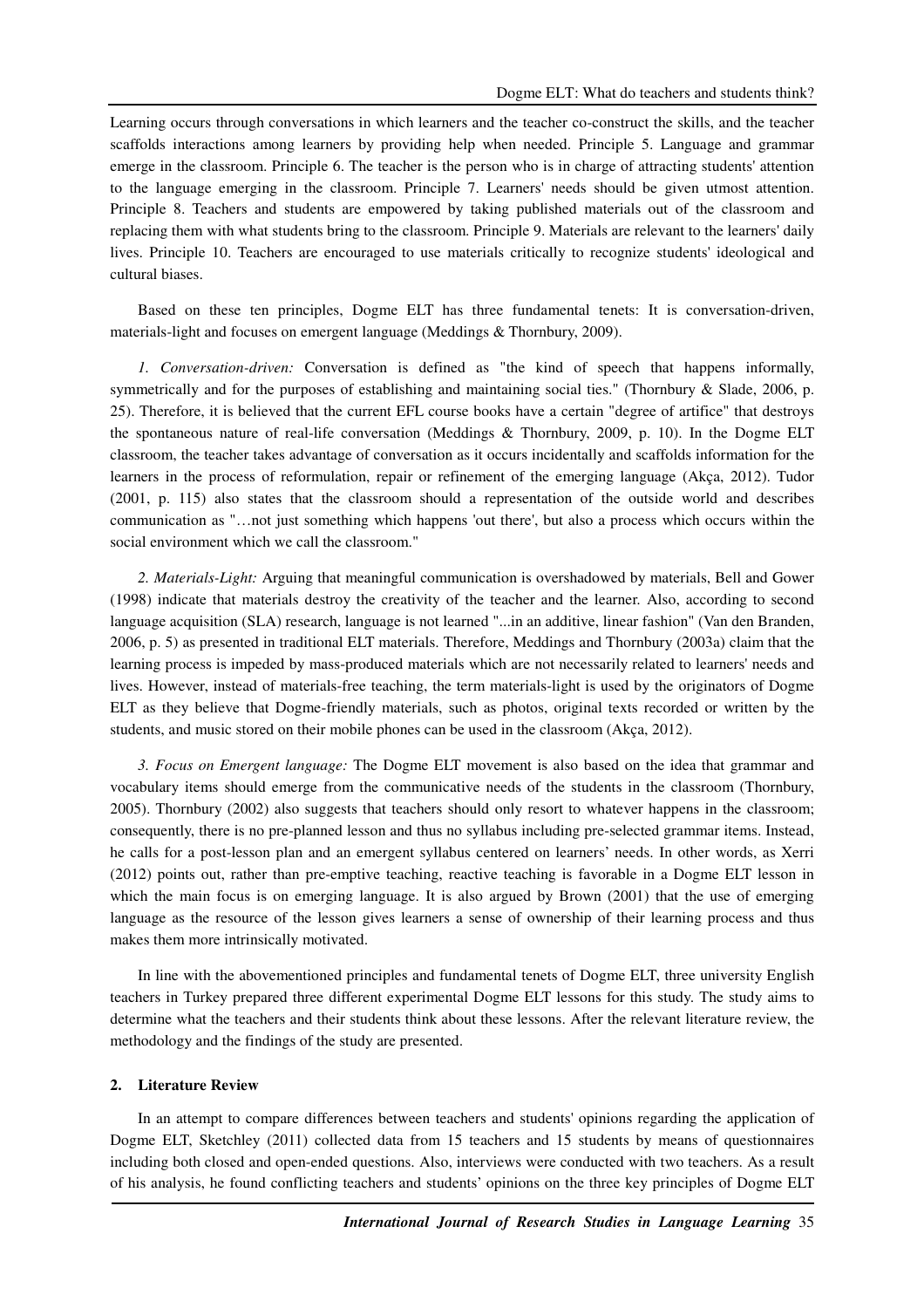(i.e., conversation-driven, materials-light, emergent language). While some of the participants in his study were convinced that Dogme ELT can be incorporated into their lessons, some of them preferred more structured materials-based lessons.

In another study, Worth (2012) investigated the opinions of nine Japanese learners on Dogme ELT and course book-based lessons and explored whether those two approaches were equally appreciated. In line with this purpose, he adopted a Dogme approach and used it along with the course book. As data collection instruments, he used open-ended questionnaires, group discussions and interviews with three students. It was found that students made strong associations between the course book and preparation for examinations. Also, they appreciated the Dogme ELT lessons when taught in tandem with the course book-based lessons.

On the other hand, Bryndal (2014) developed a Dogme ELT lesson. Her main aim in the lesson was to introduce and practice vocabulary related to household problems. At the end of her lesson, she wrote a post-lesson plan including the language that emerged during the lesson, a post-lesson evaluation of her strengths and weaknesses in the lesson, and gave a survey to her students to reveal their attitudes towards the lesson. The analysis of her data showed that students liked the lesson more than the traditional materials-based lessons. She also wrote in her post-lesson evaluation that even though the lesson was successful with pre-intermediate class, it might not be suitable for lower level students. Furthermore, she noted that she was able to deal with the emergent language as an experienced teacher, and concluded her study by claiming that the Dogme ELT lesson she taught helped her to understand that teaching without a course book is liberating.

In his action research study, Xerri (2012) aimed to investigate the use of Dogme ELT and developed Dogme lessons at least once a month during an academic year. He kept a journal in which he wrote the positive and negative aspects of each lesson. He also obtained data from students through feedback forms and unstructured interviews. The analysis of his data revealed that in spite of its perception as an unconventional approach, Dogme ELT can actually be used even in an exam preparation course and is useful thanks to the interaction and the language emerging in the classroom. He also discussed how the learner-centered and materials-light principles proposed in Dogme ELT have the potential to empower the teacher.

As can be realized from the brief literature review above, since the introduction of Dogme ELT, there have been only a few studies dealing with it (Sketchley, 2011). Especially in the Turkish EFL context where there are many issues hindering the implementation of Dogme ELT (e.g., traditionalist expectations about course delivery, exam pressures, large class sizes), there is a need for action research about its application in Turkey (Akça, 2012). Therefore, this study has the main objective to reveal what EFL teachers and their students think about the experimental Dogme ELT lessons prepared for this study. Considering the aim of the study, the following research questions were formulated:

- What are teachers' opinions on the Dogme ELT lesson they teach?
- What are students' opinions on the Dogme ELT lesson they attend?

# **3. Methodology**

## *3.1 Participants*

The participants of the study are EFL teachers and their students at the English preparatory programs in Turkey. Through a one-year-long intensive English education, these programs aim to prepare students enrolled in different departments to follow their departmental courses whose medium of language is fully/partly English. Three female EFL teachers teaching at the English preparatory programs of two different universities in Turkey volunteered to take part in the study. While one of these teachers was a native speaker of English teaching at a private university, the other two were non-native teachers working for a state university. All the teachers had more than ten years of teaching experience.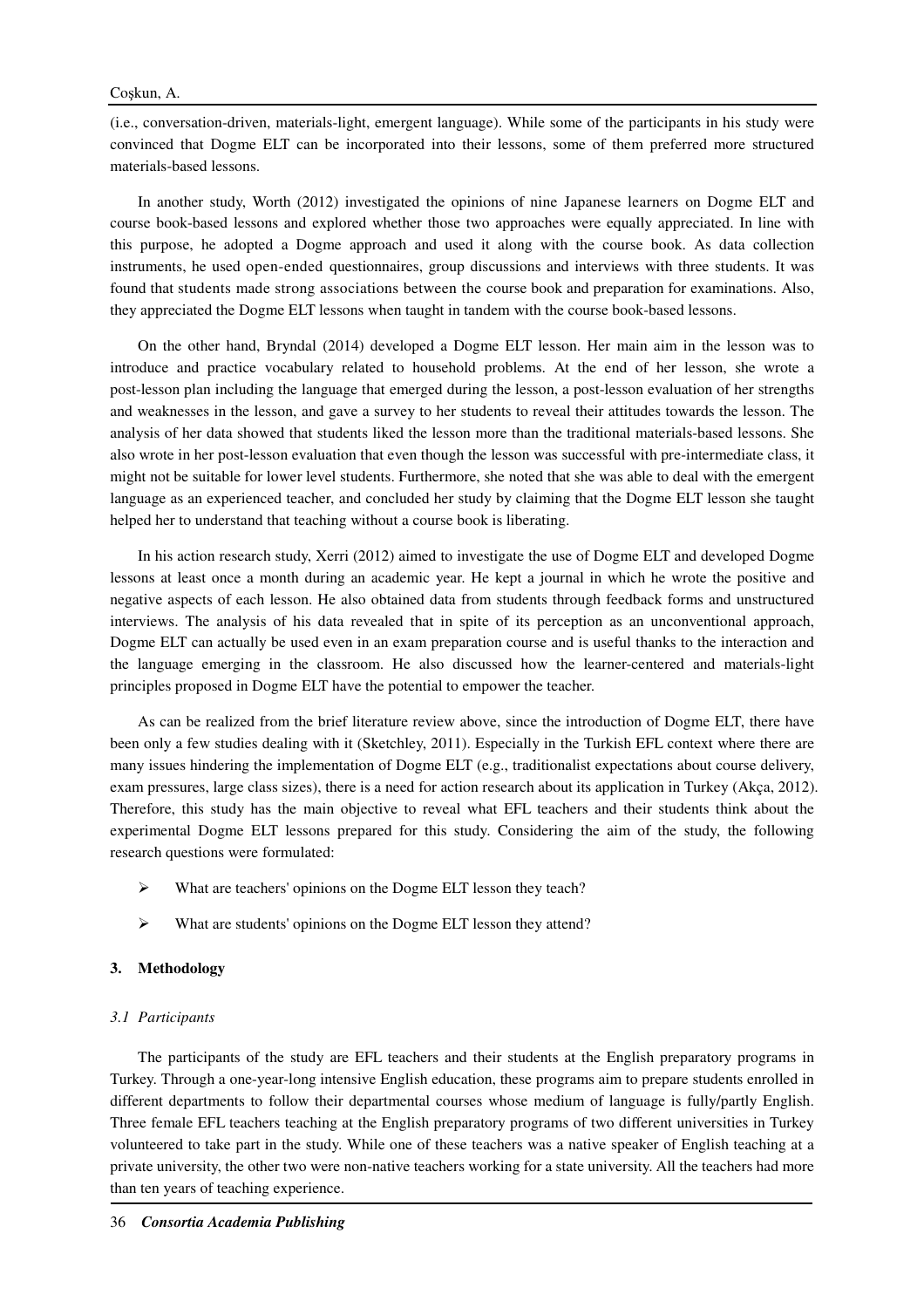On the other hand, students taught by the participating teachers were informed about the purpose of the study and were invited to attend a Dogme ELT lesson. 38 students in three different classrooms accepted to attend the lessons at the appointed time. 14 of them were enrolled at a private university, and the remaining 24 students (14 students in one of the classrooms and 10 in the other) were studying at a state university. The level of participating students was A2 depending on the Common European Framework of Reference (CEFR).

### *3.2 Data Collection and Analysis*

To collect data from students and teachers about the application of Dogme ELT, three teachers were first presented the key principles of Dogme ELT based on related articles, the book *Teaching Unplugged* written by the originators of Dogme ELT (Meddings & Thornbury, 2009) and videos of sample Dogme ELT lessons presented by Meddings (2011, 2012). The teachers were then asked to create a Dogme ELT lesson or use one of the lesson ideas proposed in the book *Teaching Unplugged* and present it to the participating students.

In addition, each teacher wrote a post-lesson plan (see Findings for the post-lesson plans) illustrating the flow of the lesson. Each teacher was also asked at the end of the lesson to respond to an open-ended survey with three questions. The first question of the survey is related to how they felt about teaching a Dogme lesson. The second question developed by Sketchley (2011) is about what they think about three key principles of Dogme ELT (i.e., conversation-driven, materials-light and focus on emergent language). Finally, the third question of the survey is "Do you think that Dogme ELT is applicable to where you teach?" On the other hand, at the end of the experimental lessons, students filled out a survey including both closed and open-ended questions developed by Bryndal (2014). The first closed question aims to reveal students' opinions on whether the lesson they attended was "fun", "useful", "good", "interesting", "boring" or "not challenging enough." The second question is related to whether the time allocated for practicing speaking in the lesson was "more than usual", "normal" or "less than normal." Also, the following open-ended questions are included in the survey: "What did you like most about the lesson?", "Did you like working without materials (photocopies/course books) during the lesson? Why/Why not?" and "Was this lesson any different than usual? Why/Why not?"

As the current study is mostly based on the responses of three EFL teachers and their students to open-ended surveys at the end of experimental Dogme ELT lessons in the natural classroom contexts at two different universities, it would be fair to state that this study is a qualitative case study (Denzin & Lincoln, 2000). As argued by Nunan (2002, p. 143) as follows, detailed information can be collected by means of qualitative data collection instruments including open-ended questions: "...responses to open questions will more accurately reflect what the respondent wants to say."

Students' responses to closed questions in the survey were entered into Statistical Package for the Social Sciences (SPSS) version 23 while the responses of teachers and students' to open-ended questions were analyzed by means of content analysis. Students' responses to the survey were translated into English by the researcher. After the presentation of the post-lesson plans of the teachers below, their opinions on Dogme ELT are presented. Finally, students' views about the lessons are illustrated. While analyzing students' responses, the researcher gives examples of students' statements representing other similar recurring comments, and uses the symbol "N" to refer to the number of students who made comments similar to the illustrated statement. Participants' responses are referred to with a number (e.g., Teacher 1: T1; Student 1: ST1).

# **4. Findings**

#### *4.1 Post-lesson Plans*

While one of the teachers used a lesson idea suggested in the book *Teaching Unplugged* (Meddings & Thornbury, 2009), the other two teachers preferred creating their own lessons in line with the principles of Dogme ELT. Each lesson lasted approximately 50 minutes.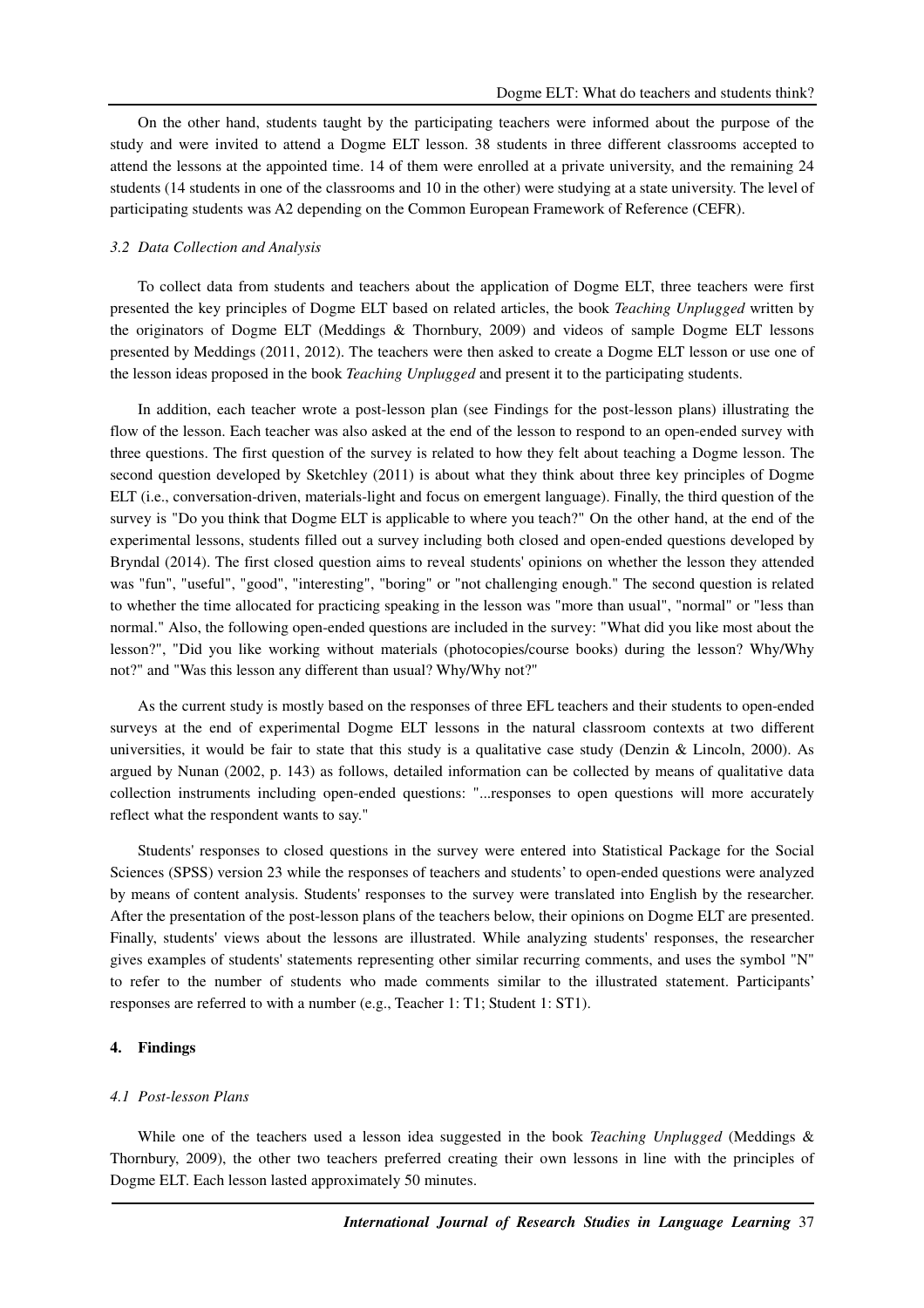According to the post-lesson plan developed by the first teacher (T1), the lesson aimed to engage students in a discussion about what it would be like to get stranded on an island. The teacher asked students in their groups to write on post-it notes all the items they thought they could salvage from the boat wreckage and also what items they could use on the island itself. Students talked about the things they could find on the boat and on the island that might help them to solve their dilemma. While students were discussing, the teacher walked around the class and wrote down any emergent language pertaining to the topic and wrote new structures and vocabulary on the board (e.g., flares, first aid kit, tent, lighter, fishing rod, axe, rope, etc). The teacher wrote Group 1 through 4 on the board and placed the filled out post-it notes under each heading. Then, the teacher wrote all the different items the students found on the boat wreckage and on the island next to the right side of the post-it notes so the students could see how many items they included from each list. The teacher took some photos and then erased the board. Then, the teacher asked students to make some statements about the problem and how they might start to solve their problem, which were then written by the teacher on the board. The teacher asked students to discuss what types of equipment from their lists they could use and for what purpose, in order to get themselves off the deserted island (e.g., build an SOS out of rocks on the beach, make a raft out of trees and salvaged boat wood, bind the raft together using rope, repair the damaged boat motor and use it on the raft). The teacher also asked them to generate a list of problems that could arise as they were trying to save themselves. Students generated a list of potential problems (e.g., no fuel for the raft motor, no batteries for the flashlight, etc.). The teacher did a quick show of hands poll to see which students felt they could find the resources and use them in order to escape from a deserted island.

The Dogme ELT lesson idea taken from the book *Teaching Unplugged* (Meddings & Thornbury, 2009) by the second teacher (T2) is called "Space Travellers" (p. 32). This experimental lesson aimed to get students to talk about provocative statements, such as "I like Mondays", "Homework is a waste of time", "TV is bad for you" and "Britney Spears is wonderful". The teacher wrote "Agree, Disagree and Not sure" on different parts of the wall and told students that these represent three positions they can take. Each student stood up and moved to the appropriate part on the wall. After talking to the students in their groups, they explained the position they chose to the whole class. During these activities, the teacher noted on the board examples of emerging language including words or structures that caused problems and any new phrases she added to the conversation. The emerging language includes structures or vocabulary, such as "not only...but also", "if it did not exist, ...would...", "I am used to...", "what if...", "neither have I", "it determines whether...", "it is up to you", "advertisement", "...more innovative", "studious", "in terms of", "in her early twenties", "wear make-up", "wealthy". The teacher discussed the language on the board and checked meaning. Finally, she substituted Friday for Monday and the internet for TV, and asked students to move again and justify their positions.

The third teacher (T3) aimed to enable students to think about possible destinations to travel in summer holiday. The teacher said to students that she would like to travel to a foreign country for summer holiday but she could not decide where to travel. After giving time to each student to think about possible countries with his/her partner, the teacher asked each student to talk about his/her suggestions. Finally, as a whole class discussion, students voted for the best place to go and justified the reasons of their choice. Some of the emerging vocabulary items were "destination", "travel", "accommodation" while some of the emerging structures were as follows: "would rather", "should", "If I were you, I would"

#### *4.2 Teachers' Responses*

When asked "How did you feel teaching English the Dogme way?" all the teachers acknowledged that the lesson they experimented amused the students, gave them voice, took the burden off their shoulders to prepare materials, and had relevance to students' real lives. However, the difficulty of monitoring for emerging language, the need for authentic English, and the challenges of applying Dogme for lower level students were the issues raised by T1 and T2 as the negative aspects of the Dogme lesson. T3 made no negative comments. The relevant comments made by all three teachers are as follows:

*T1*: I enjoyed this teaching technique as did the students, it was both fun and empowering for the students in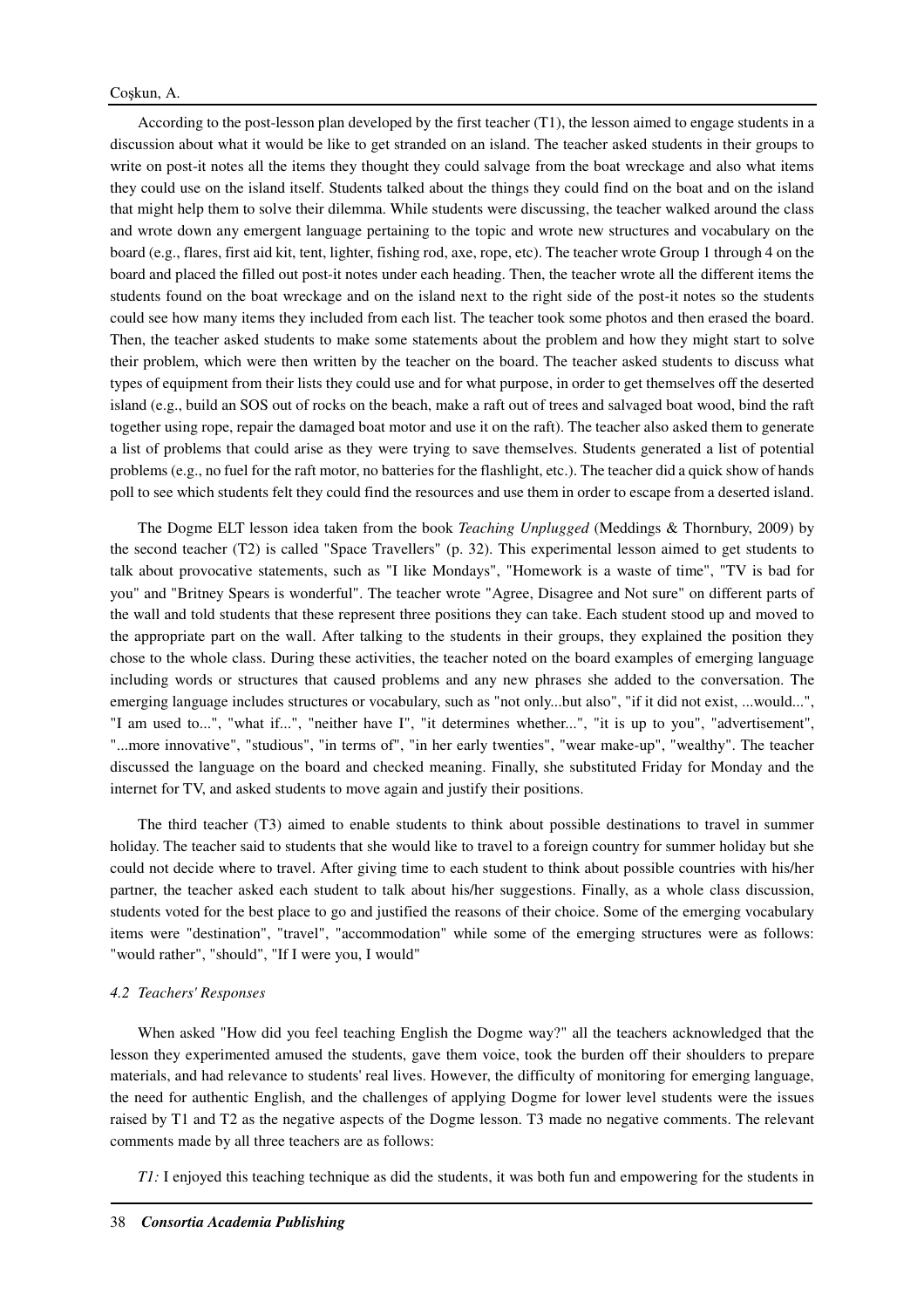my class. I think because my class is high functioning A2 level, it worked out very well, but for lower classes whose speaking skills are not well-developed there may be problems unless the methodology is modified to befit their language level, which, I believe can be done if the right teacher tries and experiments with this method.

*T2:* The highlight of the method is a free hand for the teacher to steer the class with the excitement associated with Dogme. The ideal class shouldn't be predictable (therefore boring) for the attendees. Dogme is very powerful. Additionally, teachers don't need to take the time and the pain of spending many hours for material preparation. This was the first thing that made me feel satisfied about doing this type of class activity. But during the class, I had to try hard to monitor every student. Also, teachers using this method are obliged to have firm/authentic English.

*T3:* I am a strong supporter of the fact that materials restrict students' thinking skills. For spontaneous speaking, there must a topic relevant to students' lives so that they can feel more comfortable using and thinking about the language they can produce pertaining to the topic. I felt myself comfortable teaching the Dogme way by giving students the awareness that language is not only grammar. My role as a teacher in a Dogme class is just a prompt giver. The rest is done by the students themselves.

The second question was "What is your opinion and experiences of three key principles of Dogme ELT (i.e., conversation-driven, materials-light and focus on emergent language)?" Regarding the conversation-driven principle, while T2 expressed her concern that there were students who dominated the conversation in the lesson, the other two teachers generally made positive comments as they think conversation is a good alternative to traditional grammar teaching and it increases students' self-confidence as well as critical thinking skills. Their responses related to the conversation-driven principle are as follows:

*T1:* Having a 'conversation' where students participated was more beneficial than the traditional 'teacher-driven with book doing all the talking and students just answering questions blah blah' method. The key to this is that the strong speakers in the classroom will start out doing all the talking, but, as the others who are weaker at speaking listen to their peers, they will start to the 'conversation' and that is a real plus in this type of lesson.

*T2:* Students didn't always respond to the whole topic of the class. There were students who dominated the conversation, and those who were willing to stay passive. This type of lesson gives passive students time to hide behind the dominant speakers. However, in the long term, Dogme gives students "critical thinking" skills and the art of "being assertive/convincing."

*T3:* It was good not to focus too much on grammatical accuracy. Speaking the way they speak in daily life in the classroom gave students self-confidence. Each student was able to say something related to the topic we discussed.

As far as the materials-light principle is concerned, all the teachers were very positive as they thought the lesson was more enjoyable than traditional materials-based lessons. However, one of the teachers (T2) suggested that a booklet including a summary of each Dogme lesson should be given to students as they do not like writing down the things on the board.

*T1:* The only materials we used were pencils and post-it notes to write single words or thoughts on. I wrote their examples and sentences on the smart board with a white board marker, but that was 'it' so it was more fun than the normal lessons in my view, and it was really fun to not have to be constrained by a book.

*T2:* Having none or very few materials is the BINGO part of this Dogme education (Not only for the teacher, but also for the students) but a booklet (summary of every session's language) should be prepared and handed to students. Students often don't bother writing down the information on the board.

*T3:* I think Dogme ELT pulls down the barriers of language learning as it requires no course books. As soon as students see the course book, they close their communication channels and feel themselves restricted. I can feel that easily in my own classes, and some students have also said that they disliked the course book.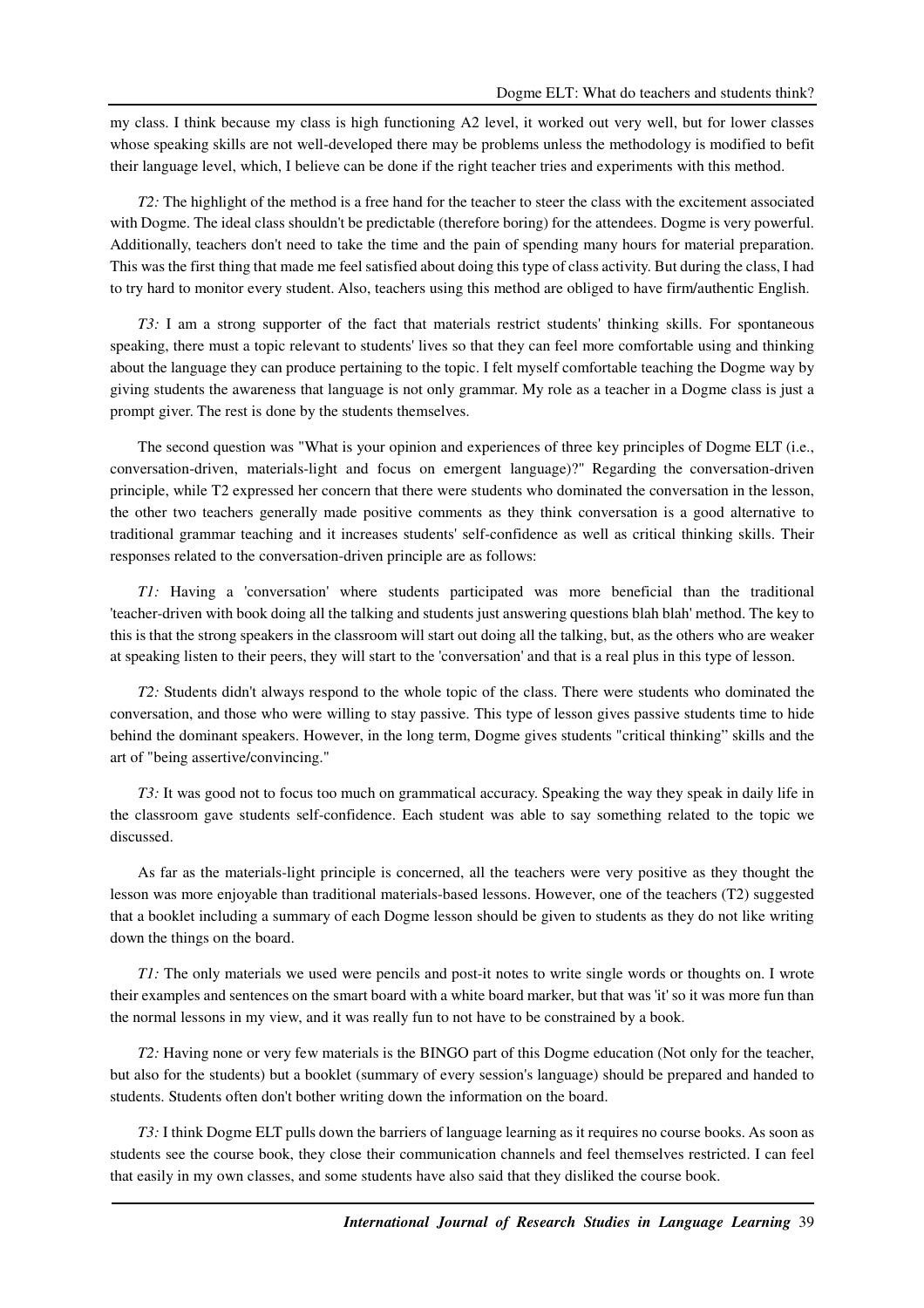In terms of the emergent language principle, while T3 did not make any negative or positive comments, T1 positively commented that emergent language has a "cascading effect" leading to "the flood gates of idea generation". Conversely, T2 described emergent language as "one-time-use material". Their comments are as follows:

*T1*: Actually it is rather like a domino effect or a cascading effect. The language emerges, the students speak, hear and see it written on the board, and then new ideas pop up immediately, it's like someone opened up the flood gates of idea generation. It is really addictive in a way, the more sentences and thoughts they generated, the more ideas came and it just kept on and on through two class periods actually.

*T2:* There was too much language that emerged in the lesson. I took some chunks and put them on the board, and gave a quick explanation. In most cases, all the students (even the passive students) knew the language already, they nodded that they knew it, but they probably wouldn't use it again. I think that the emerging language is only one-time-use material. The emerged language will only sound familiar the next time they hear it. The same (emerged language) should be put on the board over and over again in the later sessions (if luckily emerges again!) to be made practical.

*T3:* I wrote on the board the new structures and the words that emerged during the conversation. I also tried to restate the new things on the board so that students could predict what the words meant. I also wrote their synonyms if any.

Finally, the participating teachers were asked to comment on the question "Do you think that Dogme ELT is applicable to where you teach?" While T1 found it applicable and stated that she would encourage the use of Dogme ELT in her institution, T2 voiced her concerns by arguing that it is difficult to apply it because of the exam-driven syllabus in her context and the insufficient level of students. Similar to T2, T3 also indicated that students below the level of A2 are not ready for such lessons, but she also commented that Dogme ELT can be used in the first and the last lessons of the day. Their comments are as follows:

*T1:* Most certainly it is because I saw the students get really involved in planning on what they wanted to do in order to get off the 'Desert Island' or cope with a 'lost' scenario. It involved teamwork and then speaking out to get on the board populated with their ideas including what items were needed, and how they would execute their plan of action to escape from the desert island. It was such fun for the students that they asked if we could do it again sometime. After I teach my fellow teachers how to do this, I plan on having one day per week using a theme from the current book we are using, where the students can have the final two periods of one school day to do this with the teacher. I believe this type of teaching allows the students to be more in control of the lesson and also makes them feel empowered to use their L2.

*T2:* Prior to any Dogme, abundant language input is an inquiry. Most students don't have sufficient language for Dogme, though. Dogme is only applicable when the "Speaking Skill" is meant to be evaluated. Unfortunately, it is not the focus, where I teach. Besides, we have to keep track of the book, page by page. Following the syllabus of the book, is a must, since exam materials are taken according to the book-mentioned language and not (the emerged language) to a speaking session.

*T3:* I think Dogme is applicable especially in the first and the last lessons of the day. It can be used as a warm-up in the first period while in the last period; it can be used as a revision. For levels above A2, it is applicable, but A1 students are not ready to have a free conversation-driven material-free lesson.

## *4.3 Students' Reponses*

Among 38 students taking part in the study, the majority  $(N=26)$  indicated that the Dogme ELT lesson they attended was fun or useful while the remaining 12 students marked either "good" or "interesting". None of the students marked "boring" or "not challenging enough".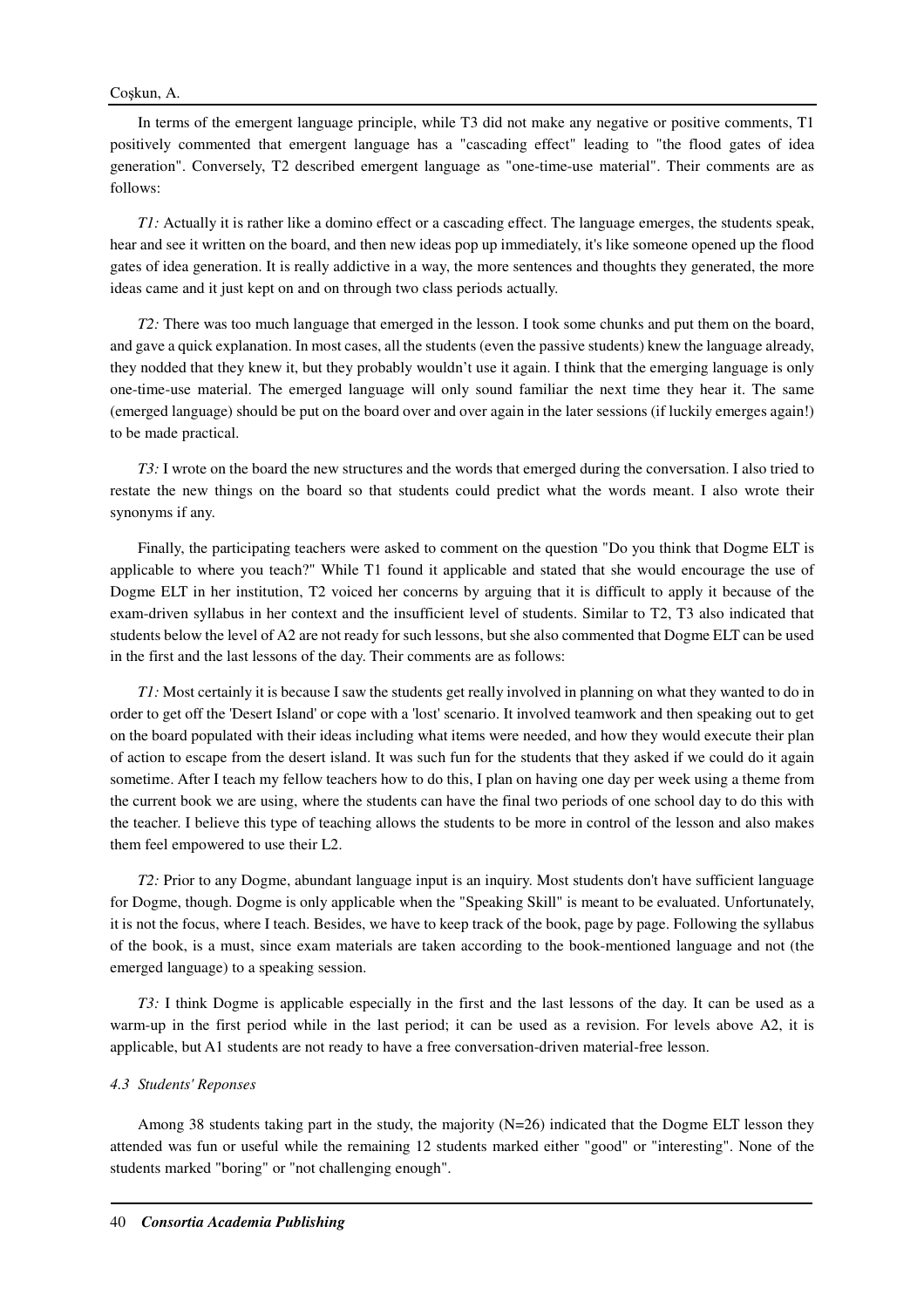When it comes to the amount of time allocated for practicing speaking, most of the students  $(N=23)$  stated that the time for practicing speaking in the Dogme lesson was more than usual while only 15 of them thought that the time for English practice was normal. None of the students held the idea that the time for English practice was less than normal.

The analysis of students' responses to the question concerning what they liked most about the lesson, the following issues emerged: the lack of materials (N=7) (e.g., "I felt that I could learn English without a course book" ST7), the real-life nature of the lesson (N=5) (e.g., "Talking about up-to-date topics and thinking about solutions to real life problems makes learning permanent" ST21) and the contribution of the lesson to their imagination  $(N=2)$  (e.g., "I had to use my imagination during the activities in the lesson" ST30).

When asked "Did you like working without materials (photocopies/course books) during the lesson? Why/Why not?", out of 38 students, 29 students responded positively whereas the remaining 9 voiced some reservations about the lack of materials in the lesson. The analysis of the positive comments about the lack of materials in the lesson led to the following issues: the ineffectiveness of course books (N=6) (e.g., "I do not find English course books instructive. We just memorize and forget the things when we stick to a course book" ST35), the boredom course books cause in the classroom  $(N=4)$  (e.g., "Course books are monotonous as there are a lot of boring fill-in-the-blank type activities" ST3) and the non-natural content of the course books (N=3) (e.g., "Some parts of the course books are unnatural" ST14).

On the other hand, pertaining to the lack of materials in the lesson, some students expressed concerns about the issues of exam preparation  $(N=3)$  (e.g., "We need a course book because the questions in the exam are all from the course book" ST33) and low level students  $(N=2)$  (e.g., "Especially for beginner level students, a course book is a must" ST11).

As for the question "Was this lesson any different than usual? Why/Why not?", nearly all the students held the idea that it was different. As a result of the analysis of their justification of why the lesson was different than usual, three issues emerged: the fun nature of the lesson (N=5) (e.g., "The lesson was different as we did not get bored during any moments of the lesson" ST26), the lack of materials (N=3) (e.g., "There were no course books or any other materials we had to follow" ST19) and the lack of grammar explanations (N=3) (e.g., "Normally we study grammar to be successful in a test but this time I think we did something for the sake of learning English" ST24).

#### **5. Discussion and Conclusion**

The present study has the main objective to reveal what teachers and their students think about Dogme ELT. Before collecting their opinions by means of open-ended surveys, three EFL teachers were informed about the Dogme ELT movement and the general rationale behind it. In line with the principles of Dogme ELT, the teachers developed lessons. One of the teachers preferred to use a lesson idea proposed by Meddings and Thornbury (2009). Her lesson aimed to enable students to take a position (i.e., agree, not sure, disagree) on debatable sentences written on the board and justify their positions. Another teacher prepared a lesson encouraging students to think as if they were stranded on an island, and students were expected to find a way off the island. The other teacher, on the other hand, started her lesson by asking students' suggestions about possible foreign countries she should travel in summer holiday.

At the end of the lessons, teachers filled out a survey. It was found that they were generally positive about Dogme ELT as the lesson empowered students, saved the time spent for material development, had relevance to students' real lives and was entertaining. From these comments, it is realized that teachers were convinced about some of the key principles of Dogme ELT (i.e., empowerment and relevance) (Meddings & Thornbury, 2009). Similar to teachers, students believed that the Dogme ELT lesson they attended was fun and useful. They also indicated that the topic of the lesson was relevant to real-life, and the lesson contributed to their imagination. In terms of the amount of time allocated to practicing speaking during the lesson, the majority of students expressed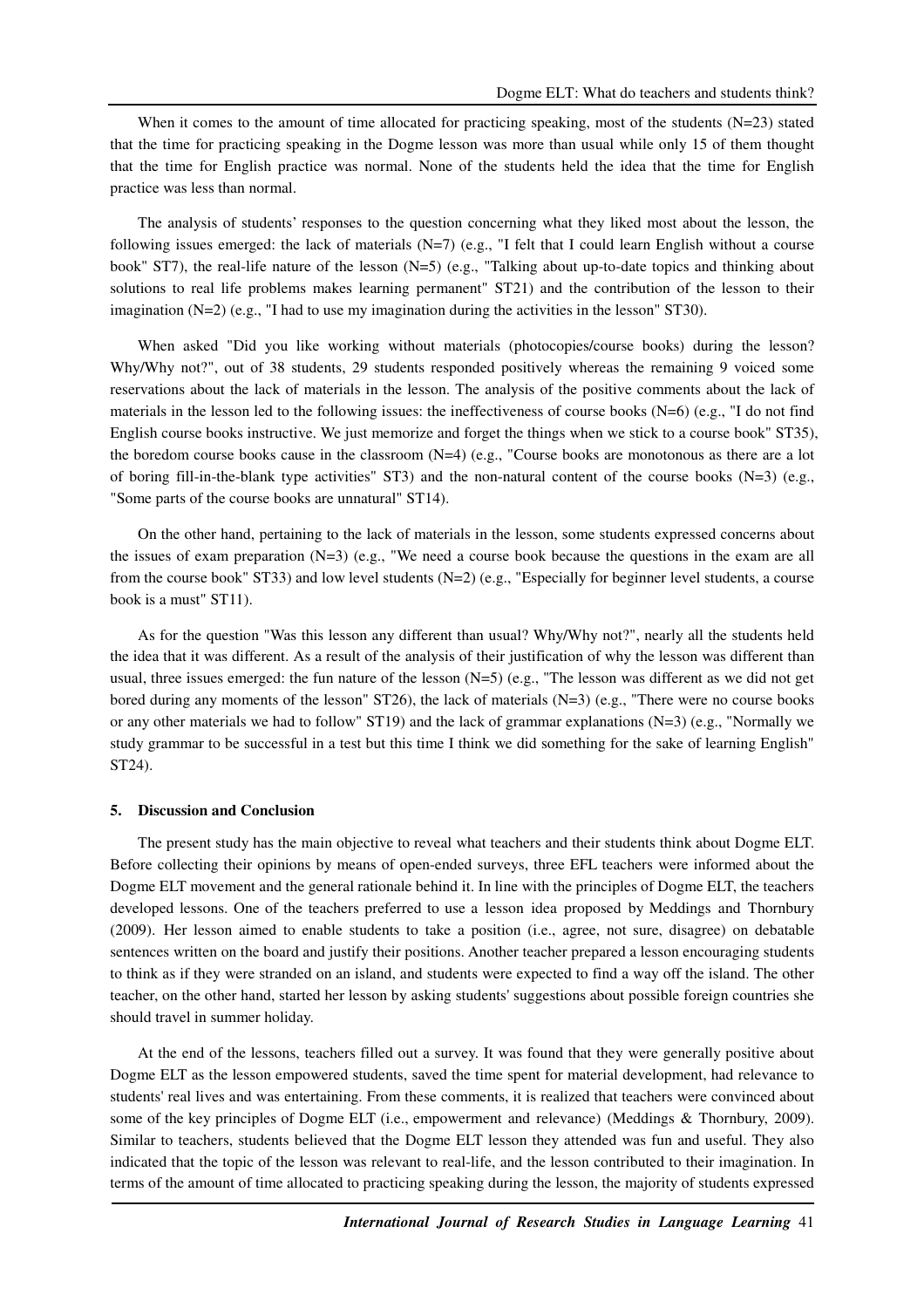## Coşkun, A.

their satisfaction. Some students also suggested that such conversation lessons should be incorporated into the program as an alternative to the grammar-based lessons.

On the contrary, the following drawbacks of Dogme ELT were highlighted by the teachers: the difficulty of observing all the students for the language emerging in the lesson, applying Dogme for lower level students, and the need for the teacher to be able to speak authentic English in Dogme lessons. Likewise, the difficulty of applying Dogme in the beginning-level classes was mentioned by some students. Regarding this issue, Bryndal (2014) also claims that Dogme lessons might be challenging for students below the level of pre-intermediate.

As far as the conversation-driven principle is concerned, it was indicated by the teachers that this principle is an alternative to the grammar-oriented teaching, and students' self-confidence and critical thinking skills could be increased thanks to this principle. It is a promising finding because as rightly stated by Uysal (2012), teacher-centered traditional grammar teaching methods have dominated the Turkish EFL context. Demirtaş and Sert (2010) also claim that because of the teacher-centered traditional approaches that deal mostly with grammar teaching in Turkey, the English language proficiency of students at the university preparatory programs is not sufficient in spite of the intensive foreign language education. In addition, in the report published by the Education First English Proficiency Index (EF EPI) (2015, p. 12), the following observations were made: "In Turkey, instruction in English is highly grammar-driven, with a repetitive curriculum and few communicative teaching methods. This emphasis on grammar and memorization discourages students, who have been rating their own mastery of English lower and lower each year despite hundreds of additional hours of instruction."

As for the materials-light principle, all the teachers held positive ideas because they found the lesson without materials more enjoyable. In response to the question whether they took pleasure in working without materials during the lesson, students also expressed their negative feelings about the course books. They thought that course books are boring, ineffective and unnatural. However, one of the teachers added that a booklet containing the summary of Dogme lessons should be provided to students. With respect to the emergent language principle, while one of the teachers commented that this principle has a cascading effect for the production of more language in the classroom, the other teacher considered emerging language "one-time-use material" as necessary follow-up work is not done using materials in Dogme lessons.

Another important finding of the study is that course books were considered inevitable parts of the English lessons by some participants in this study. As indicated as follows in the comprehensive report published by the British Council and TEPAV (Economic Policy Research Foundation) (2015, p. 44), university-level EFL education in Turkey relies too much on course books: "There is evidence of textbook dependence in many universities, with most teachers planning their lessons around the set course book and with few attempts to go beyond the textbook to develop more interactive or subject-relevant activities."

Pertaining to the question whether Dogme ELT is applicable to their teaching context, mixed feelings arose among the participating teachers. One of them argued for the integration of Dogme ELT in her context whereas another teacher opposed to it because of the exam-driven syllabus in her institution. Similarly, some students were against the Dogme ELT because they believed that the lessons should be taught in line with a course book on which the exam questions were based. In the EFL context of Turkey, which is notorious for its examination-driven English syllabus (Şahin, 2007), traditionalist expectations about course delivery and large class sizes (Akça, 2012), it is normal to find conflicting opinions regarding the applicability of Dogme ELT. Therefore, it would be fair to suggest that Dogme ELT could only be integrated to the mainstream EFL programs in Turkey rather than being the dominant teaching philosophy. Researchers, such as Worth (2012) and Sketchley (2011) also argue that Dogme ELT should be embedded in the mainstream course book-based lessons. Sketchley (2011, p. 55) calls this approach "Balanced Approach" referring to a combination of both structured and the Dogme ELT lessons. He suggests that if an unpredicted event emerges in the classroom, the teacher can resort to emergent language arising from the students; on the other hand, if the Dogme ELT is not successful, the teacher can lead students towards more structured pre-planned activities. Similarly, the following statement illustrates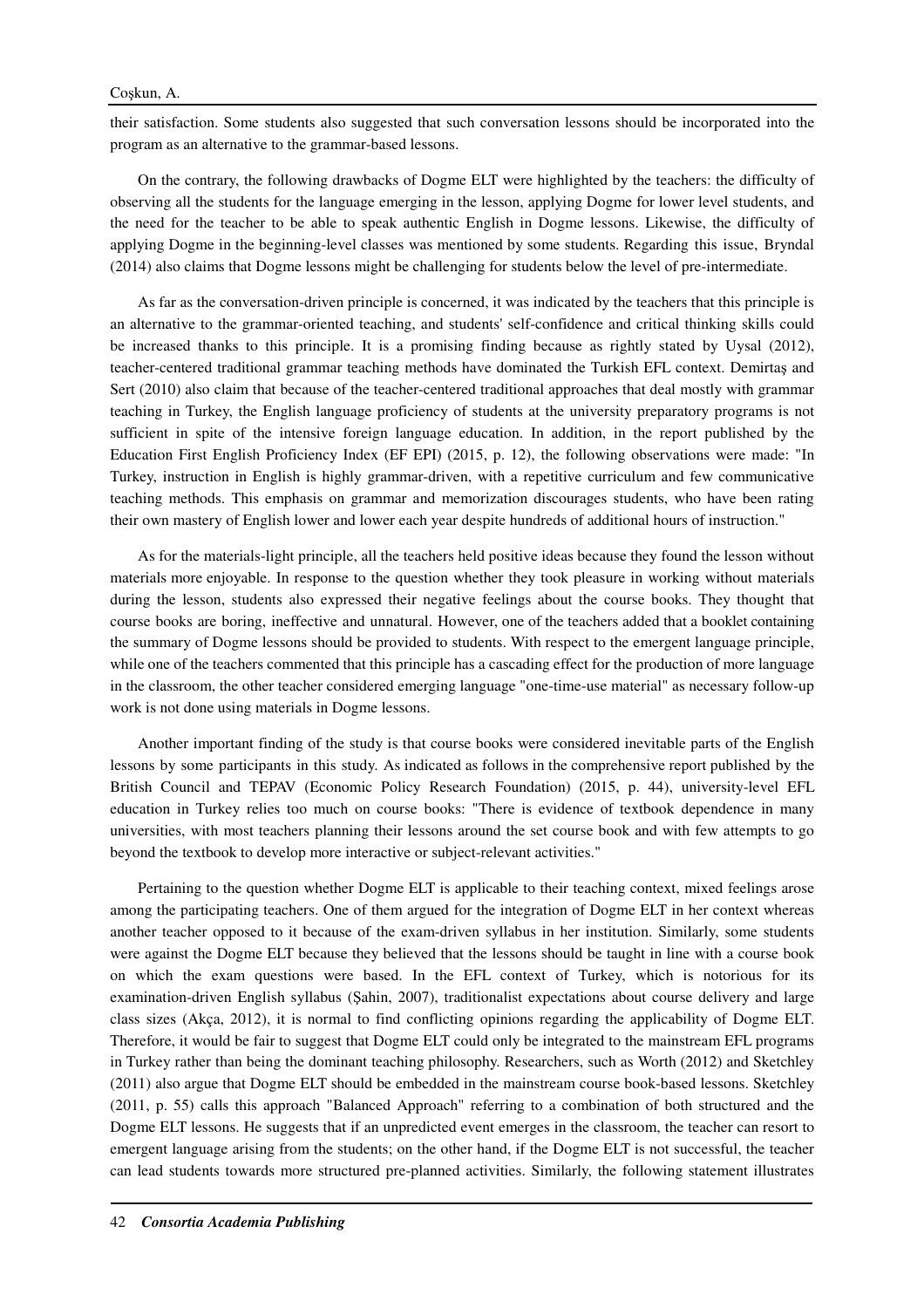van Lier's (1996, p. 200) call for balanced teaching: "...a lesson which is so tightly planned that there is no room at all for improvisation, and conversely, a lesson which is not planned at all and therefore entirely improvised, would generally be considered unbalanced and perhaps not terribly effective."

In conclusion, unlike the traditional materials-based methodology, Dogme ELT gives students ample opportunities to create language by verbally responding to the prompts provided by the teacher. This enables students to practice the language they have learned and thus gives them confidence when communicating in real life situations. Also, teachers can create surprise situations using Dogme ELT and can save time they normally spend for lesson planning. However, considering the mixed feelings among the participants, it would be fair to conclude this study that Dogme cannot totally replace the traditional forms of ELT practices but can be employed as a means to give students some variety throughout the EFL programs.

Considering the limited amount of time during which teachers and students experimented with Dogme ELT and the limited number of participants in the university EFL context of the present study, there is a need for more research studies in which more teachers and students experiment with Dogme ELT for longer periods of time in different educational stages (i.e., primary schools, high schools). Such future research endeavors can challenge English teachers to think outside the box and use Dogme ELT as a supplement to their ordinary lessons.

# **6. References**

- Akça, C. (2012). *Dogme unplugged.* Paper presented at the International Symposium on Language and Communication: Research Trends and Challenges in Erzurum, Turkey. Retrieved from http://abs.kafkas.edu.tr/upload/16/Dogme\_Unplugged.pdf
- Bell, J., & Gower, R. (1998). Writing course materials for the world: A great compromise. In B. Tomlinson (Ed.), *Materials development in language teaching* (pp. 116-129). Cambridge: Cambridge University Press.
- Brown, H. D. (2001). *Teaching by principles: An integrative approach to language pedagogy* (2nd ed.). White Plains, NY: Longman.
- British Council & TEPAV. (2015). *The state of English in higher education in Turkey.* Ankara: Yorum Basın Yayın.

Bryndal, M. (2014). Dogme ELT. *Developing Teachers.* Retrieved from http://www.developingteachers.com/articles\_tchtraining/dogme1\_malgorzata.htm

- Demirtaş, İ., & Sert, N. (2010). English education at university level: Who is at the centre of the learning process? *Novitas-ROYAL*, *4*(2), 159-172.
- Denzin N., & Lincoln Y. (Eds.) (2000). *Handbook of Qualitative Research*. London: Sage Publication Inc.
- Education First. (2015). *EF EPI English Proficiency Index*. Retrieved from

http://hlidacipes.org/wp-content/uploads/2016/01/Studie-AJ.pdf

- Kumaravadivelu, B. (1994). The postmethod condition: (E)merging strategies for second/foreign language teaching. *TESOL Quarterly*, *28*(1), 27-48. http://dx.doi.org/10.2307/3587197
- Kumaravadivelu, B. (2003). Forum: critical language pedagogy: A postmethod perspective on English language teaching. *World Englishes*, *22*(4), 539-550. http://dx.doi.org/10.1111/j.1467-971X.2003.00317.x
- Kumaravadivelu, B. (2006). *Understanding language teaching: From method to postmethod.* Mahwah, NJ: Lawrence Erlbaum Associates.
- Larsen-Freeman, D. (2000). *Techniques and principles in language teaching* (2nd ed.). Oxford: Oxford University Press.
- Meddings, L. (2011). Live and unplugged. Retrieved from https://www.teachingenglish.org.uk/article/live-lesson-dogme

Meddings, L. (2012). Live and unplugged Exeter. Retrieved from

https://www.teachingenglish.org.uk/article/a-dogme-lesson-luke-meddings-exeter

- Meddings, L., & Thornbury, S. (2003a). Dogme still able to divide ELT. *Guardian News and Media Limited*. Retrieved from http://www.guardian.co.uk/education/2003/apr/17/tefl.lukemeddings
- Meddings, L. & Thornbury, S. (2003b). What Dogme feels like. *Humanizing Language Teaching, 5*(6). Retrieved